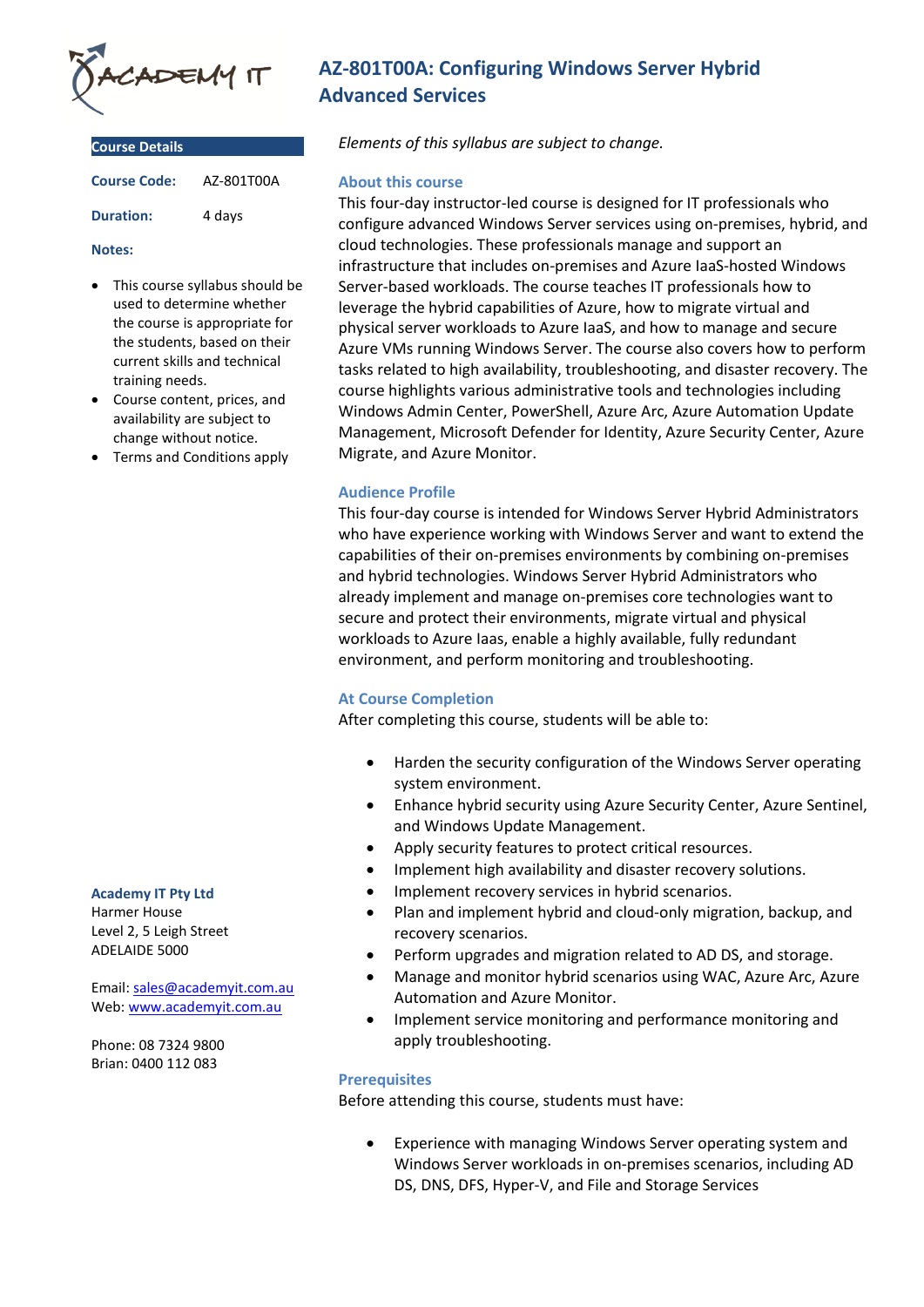

# **AZ-801T00A: Configuring Windows Server Hybrid Advanced Services**

- Experience with common Windows Server management tools (implied in the first prerequisite).
- Basic knowledge of core Microsoft compute, storage, networking, and virtualization technologies (implied in the first prerequisite).
- Experience and an understanding of core networking technologies such as IP addressing, name resolution, and Dynamic Host Configuration Protocol (DHCP)
- Experience working with and an understanding of Microsoft Hyper-V and basic server virtualization concepts
- An awareness of basic security best practices
- Basic understanding of security-related technologies (firewalls, encryption, multi-factor authentication, SIEM/SOAR).
- Basic knowledge of on-premises resiliency Windows Server-based compute and storage technologies (Failover Clustering, Storage Spaces).
- Basic experience with implementing and managing IaaS services in Microsoft Azure
- Basic knowledge of Azure Active Directory
- Experience working hands-on with Windows client operating systems such as Windows 10 or Windows 11
- Basic experience with Windows PowerShell

An understanding of the following concepts as related to Windows Server technologies:

- High availability and disaster recovery
- Automation
- Monitoring
- **Troubleshooting**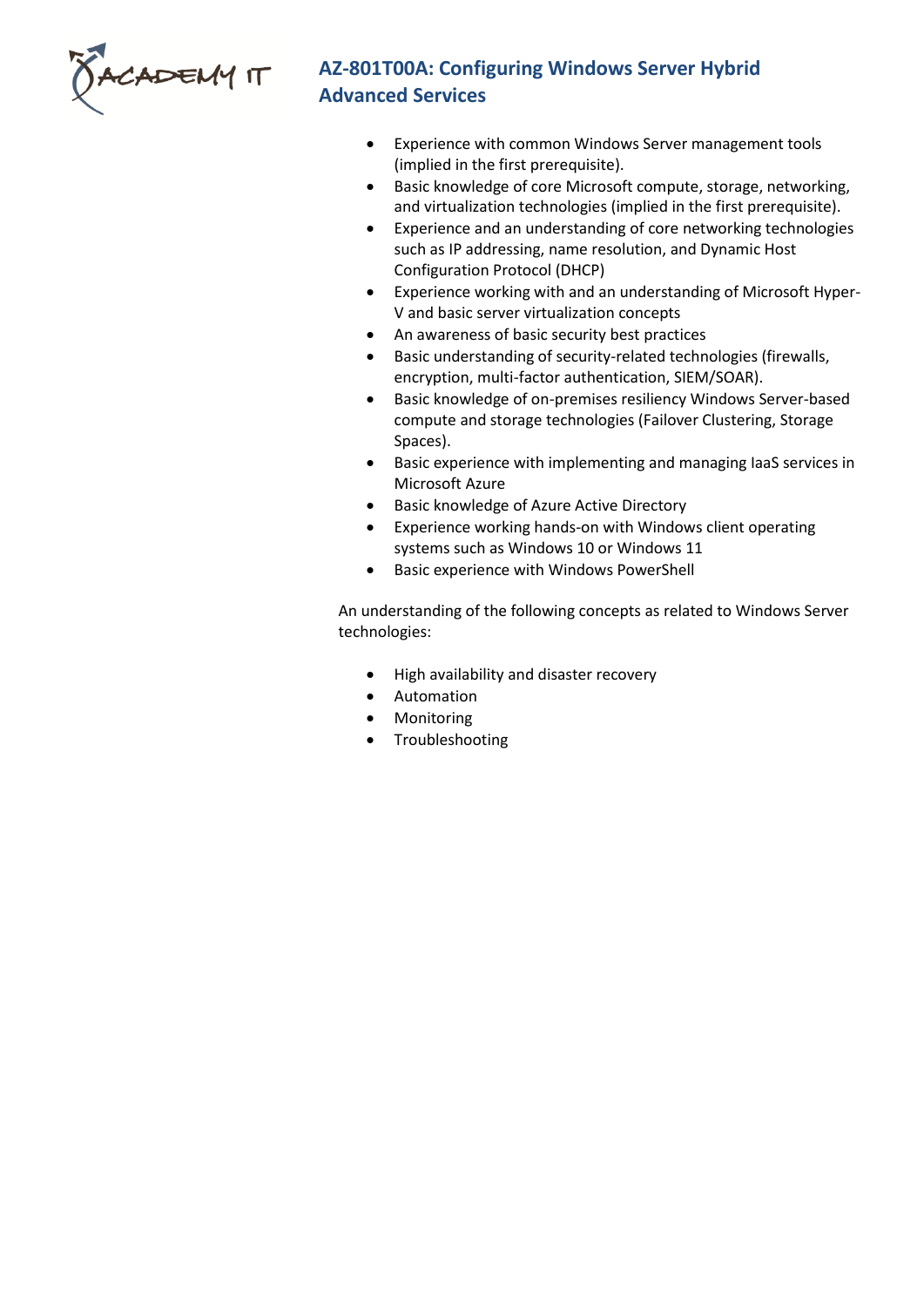# **Module 1: Windows Server security**

This module discusses how to protect an Active Directory environment by securing user accounts to least privilege and placing them in the Protected Users group. The module covers how to limit authentication scope and remediate potentially insecure accounts. The module also describes how to harden the security configuration of a Windows Server operating system environment. In addition, the module discusses the use of Windows Server Update Services to deploy operating system updates to computers on the network. Finally, the module covers how to secure Windows Server DNS to help protect the network name resolution infrastructure.

#### **Lessons**

- Secure Windows Sever user accounts
- Hardening Windows Server
- Windows Server Update Management
- Secure Windows Server DNS

### **Lab : Configuring security in Windows Server**

- Configuring Windows Defender Credential Guard
- Locating problematic accounts
- Implementing LAPS

After completing this module, students will be able to:

- Diagnose and remediate potential security vulnerabilities in Windows Server resources.
- Harden the security configuration of the Windows Server operating system environment.
- Deploy operating system updates to computers on a network by using Windows Server Update Services.
- Secure Windows Server DNS to help protect the network name resolution infrastructure.
- Implement DNS policies.

# **Module 2: Implementing security solutions in hybrid scenarios**

This module describes how to secure on-premises Windows Server resources and Azure IaaS workloads. The module covers how to improve the network security for Windows Server infrastructure as a service (IaaS) virtual machines

(VMs) and how to diagnose network security issues with those VMs. In addition, the module introduces Azure Security Center and explains how to onboard Windows Server computers to Security Center. The module also describes how to enable Azure Update Management, deploy updates, review an update assessment, and manage updates for Azure VMs. The modules explains how Adaptive application controls and BitLocker disk encryption are used to protect Windows Server IaaS VMs. Finally, the module explains how to monitor Windows Server Azure IaaS VMs for changes in files and the registry, as well as monitoring modifications made to application software.

### **Lessons**

- Implement Windows Server IaaS VM network security.
- Audit the security of Windows Server IaaS Virtual Machines
- Manage Azure updates
- Create and implement application allow lists with adaptive application control
- Configure BitLocker disk encryption for Windows IaaS Virtual Machines
- Implement change tracking and file integrity monitoring for Windows Server IaaS VMs

# **Lab : Using Azure Security Center in hybrid scenarios**

- Provisioning Azure VMs running Windows Server
- Configuring Azure Security Center
- Onboarding on-premises Windows Server into Azure Security Center
- Verifying the hybrid capabilities of Azure Security Center
- Configuring Windows Server 2019 security in Azure VMs

After completing this module, students will be able to:

- Diagnose network security issues in Windows Server IaaS virtual machines.
- Onboard Windows Server computers to Azure Security Center.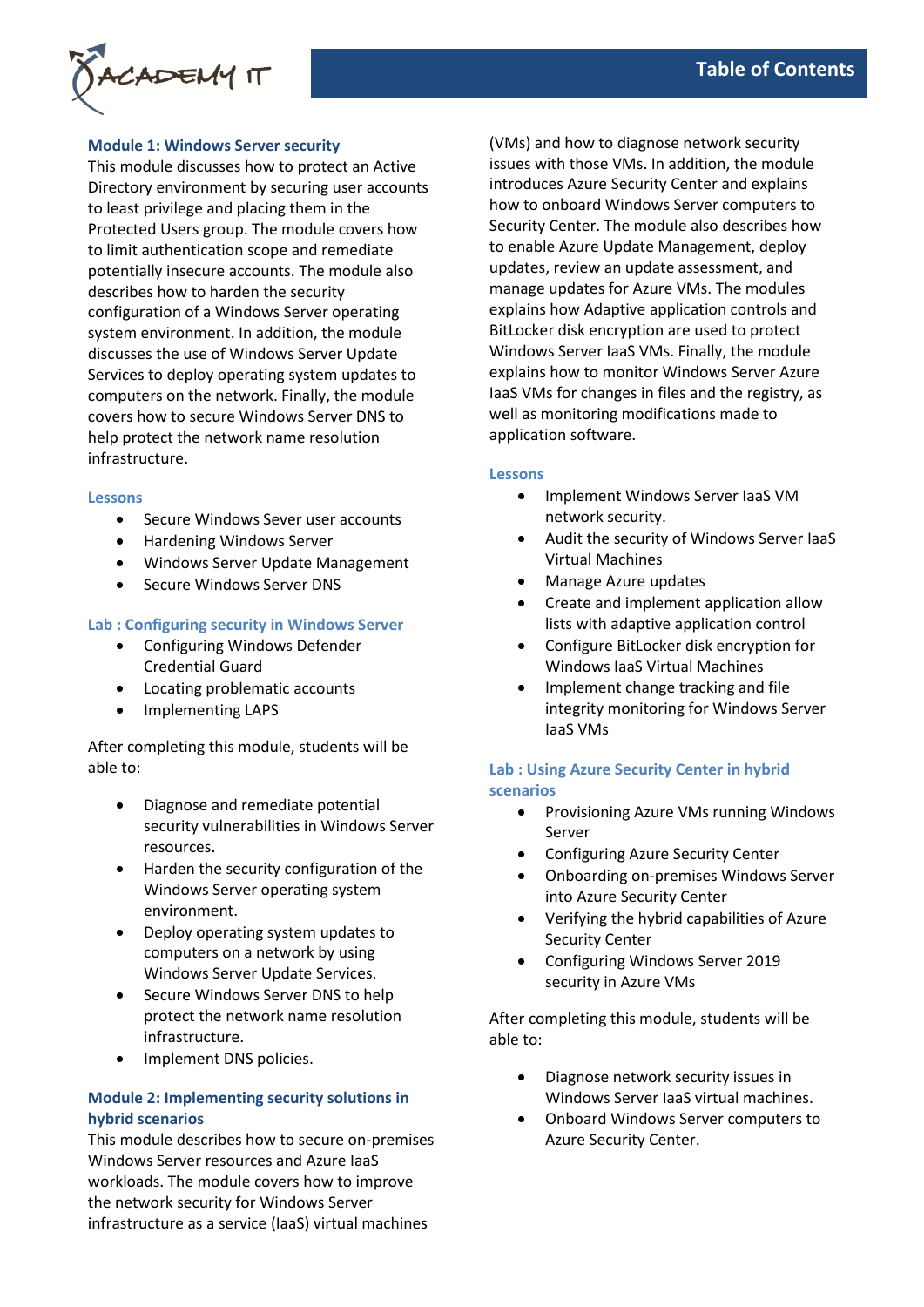

- Deploy and manage updates for Azure VMs by enabling Azure Automation Update Management.
- Implement Adaptive application controls to protect Windows Server IaaS VMs.
- Configure Azure Disk Encryption for Windows IaaS virtual machines (VMs).
- Back up and recover encrypted data.
- Monitor Windows Server Azure IaaS VMs for changes in files and the registry.

# **Module 3: Implementing high availability**

This module describes technologies and options to create a highly available Windows Server environment. The module introduces Clustered Shared Volumes for shared storage access across multiple cluster nodes. The module also highlights failover clustering, stretch clusters, and cluster sets for implementing high availability of Windows Server workloads. The module then discusses high availability provisions for Hyper-V and Windows Server VMs, such as network load balancing, live migration, and storage migration. The module also covers high availability options for shares hosted on Windows Server file servers. Finally, the module describes how to implement scaling for virtual machine scale sets and loadbalanced VMs, and how to implement Azure Site Recovery.

## **Lessons**

- Introduction to Cluster Shared Volumes.
- Implement Windows Server failover clustering.
- Implement high availability of Windows Server VMs.
- Implement Windows Server File Server high availability.
- Implement scale and high availability with Windows Server VMs.

# **Lab : Implementing failover clustering**

- Configuring iSCSI storage
- Configuring a failover cluster
- Deploying and configuring a highly available file server
- Validating the deployment of the highly available file server

After completing this module, students will be able to:

- Implement highly available storage volumes by using Clustered Share Volumes.
- Implement highly available Windows Server workloads using failover clustering.
- Describe Hyper-V VMs load balancing.
- Implement Hyper-V VMs live migration and Hyper-V VMs storage migration.
- Describe Windows Server File Server high availability options.
- Implement scaling for virtual machine scale sets and load-balanced VMs.
- Implement Azure Site Recovery.

## **Module 4: Disaster recovery in Windows Server**

This module introduces Hyper-V Replica as a business continuity and disaster recovery solution for a virtual environment. The module discusses Hyper-V Replica scenarios and use cases, and prerequisites to use it. The module also discusses how to implement Azure Site Recovery in onpremises scenarios to recover from disasters.

### **Lessons**

- Implement Hyper-V Replica
- Protect your on-premises infrastructure from disasters with Azure Site Recovery

# **Lab : Implementing Hyper-V Replica and Windows Server Backup**

- Implementing Hyper-V Replica
- Implementing backup and restore with Windows Server Backup

After completing this module, students will be able to:

- Describe Hyper-V Replica, pre-requisites for its use, and its high-level architecture and components
- Describe Hyper-V Replica use cases and security considerations.
- Configure Hyper-V Replica settings, health monitoring, and failover options.
- Describe extended replication.
- Replicate, failover, and failback virtual machines and physical servers with Azure Site Recovery.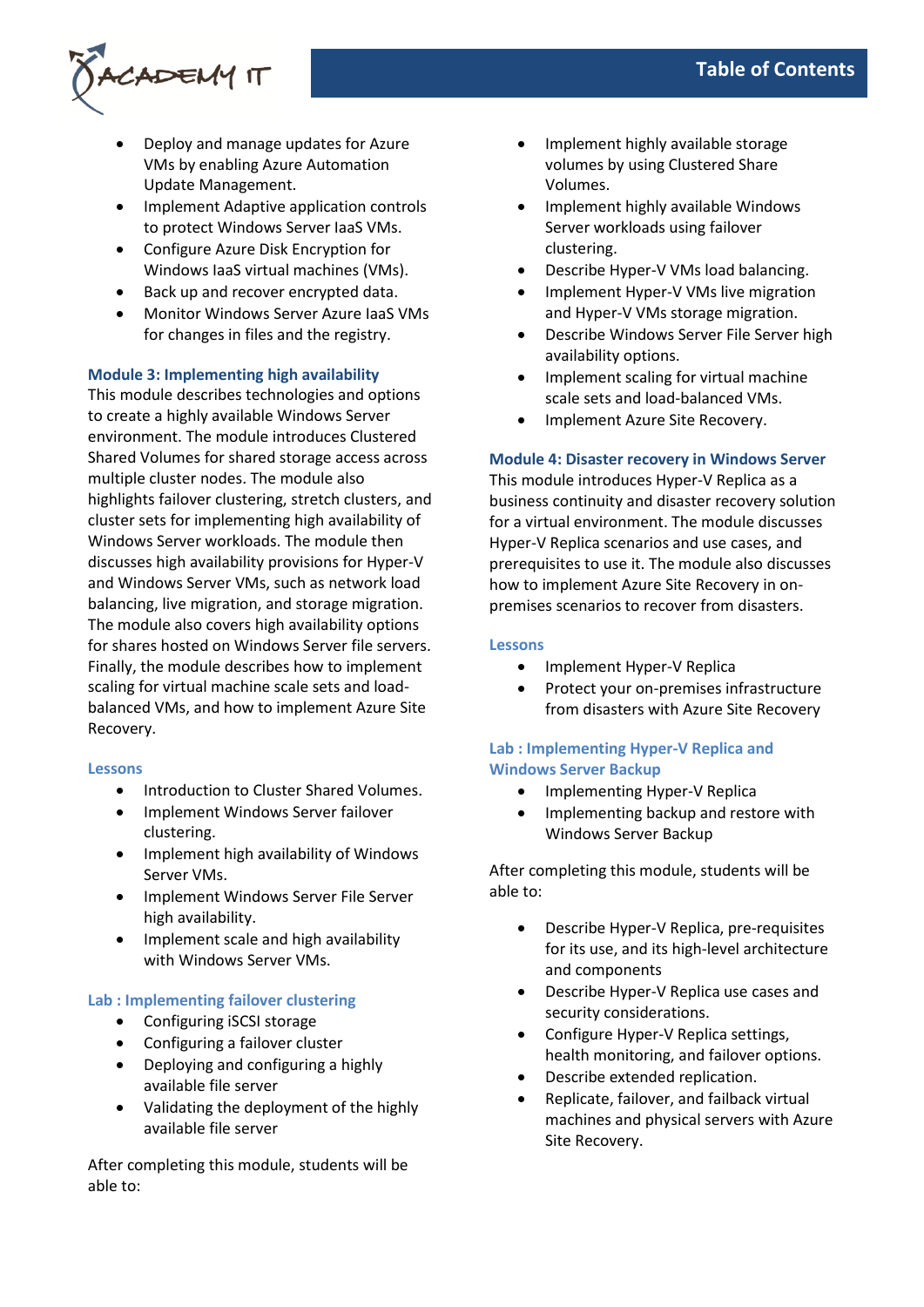

# **Module 5: Implementing recovery services in hybrid scenarios**

This module covers tools and technologies for implementing disaster recovery in hybrid scenarios, whereas the previous module focus on BCDR solutions for on-premises scenarios. The module begins with Azure Backup as a service to protect files and folders before highlighting how to implement Recovery Vaults and Azure Backup Policies. The module describes how to recover Windows IaaS virtual machines, perform backup and restore of on-premises workloads, and manage Azure VM backups. The modules also covers how to provide disaster recovery for Azure infrastructure by managing and orchestrating replication, failover, and failback of Azure virtual machines with Azure Site Recovery.

#### **Lessons**

- Implement hybrid backup and recovery with Windows Server IaaS
- Protect your Azure infrastructure with Azure Site Recovery
- Protect your virtual machines by using Azure Backup

## **Lab : Implementing Azure-based recovery services**

- Implementing the lab environment
- Creating and configuring an Azure Site Recovery vault
- Implementing Hyper-V VM protection by using Azure Site Recovery vault
- Implementing Azure Backup

After completing this module, students will be able to:

- Recover Windows Server IaaS virtual machines by using Azure Backup.
- Use Azure Backup to help protect the data for on-premises servers and virtualized workloads.
- Implement Recovery Vaults and Azure Backup policies.
- Protect Azure VMs with Azure Site Recovery.
- Run a disaster recovery drill to validate protection.
- Failover and failback Azure virtual machines.

# **Module 6: Upgrade and migrate in Windows Server**

This module discusses approaches to migrating Windows Server workloads running in earlier versions of Windows Server to more current versions. The module covers the necessary strategies needed to move domain controllers to Windows Server 2022 and describes how the Active Directory Migration Tool can consolidate domains within a forest or migrate domains to a new AD DS forest. The module also discusses the use of Storage Migration Service to migrate files and files shares from existing file servers to new servers running Windows Server 2022. Finally, the module covers how to install and use the Windows Server Migration Tools cmdlets to migrate commonly used server roles from earlier versions of Windows Server.

### **Lessons**

- Active Directory Domain Services migration
- Migrate file server workloads using Storage Migration Service
- Migrate Windows Server roles

# **Lab : Migrating Windows Server workloads to IaaS VMs**

- Deploying AD DS domain controllers in Azure
- Migrating file server shares by using Storage Migration Service

After completing this module, students will be able to:

- Compare upgrading an AD DS forest and migrating to a new AD DS forest.
- Describe the Active Directory Migration Tool (ADMT).
- Identify the requirements and considerations for using Storage Migration Service.
- Describe how to migrate a server with storage migration.
- Use the Windows Server Migration Tools to migrate specific Windows Server roles.

# **Module 7: Implementing migration in hybrid scenarios**

This module discusses approaches to migrating workloads running in Windows Server to an infrastructure as a service (IaaS) virtual machine. The module introduces using Azure Migrate to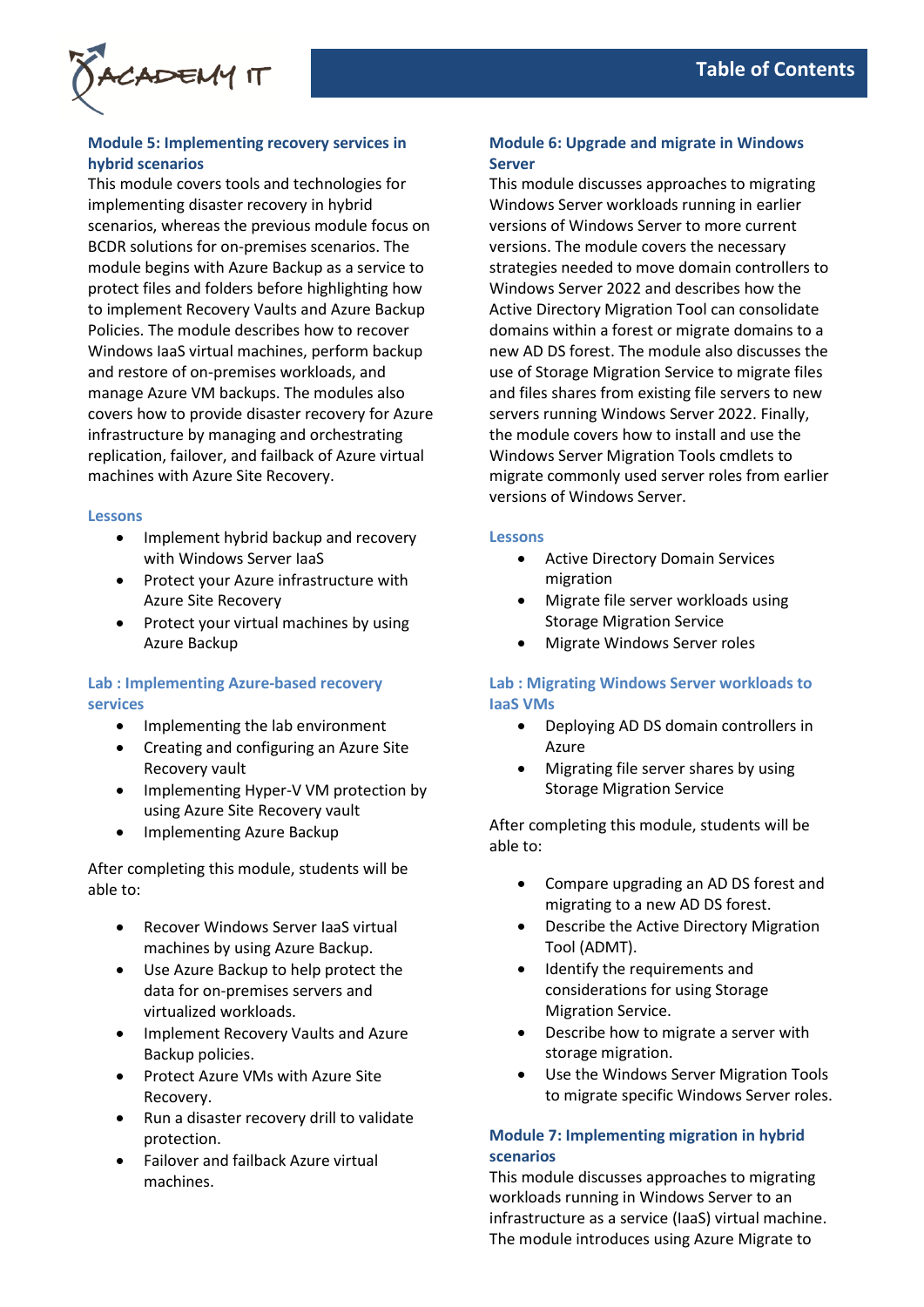

assess and migrate on-premises Windows Server instances to Microsoft Azure. The module also covers how migrate a workload running in Windows Server to an infrastructure as a service (IaaS) virtual machine (VM) and to Windows Server 2022 by using Windows Server migration tools or the Storage Migration Service. Finally, this module describes how to use the Azure Migrate App Containerization tool to containerize and migrate ASP.NET applications to Azure App Service.

### **Lessons**

- Migrate on-premises Windows Server instances to Azure IaaS virtual machines
- Upgrade and migrate Windows Server IaaS virtual machines
- Containerize and migrate ASP.NET applications to Azure App Service

# **Lab : Migrating on-premises VMs servers to IaaS VMs**

- Implementing assessment and discovery of Hyper-V VMs using Azure Migrate
- Implementing migration of Hyper-V workloads using Azure Migrate

After completing this module, students will be able to:

- Plan a migration strategy and choose the appropriate migration tools.
- Perform server assessment and discovery using Azure Migrate.
- Migrate Windows Server workloads to Azure VM workloads using Azure Migrate.
- Explain how to migrate workloads using Windows Server Migration tools.
- Migrate file servers by using the Storage Migration Service.
- Discover and containerize ASP.NET applications running on Windows.
- Migrate a containerized application to Azure App Service.

# **Module 8: Server and performance monitoring in Windows Server**

This module introduces a range of tools to monitor the operating system and applications on a Windows Server computer as well as describing how to configure a system to optimize efficiency and to troubleshoot problems. The module

covers how Event Viewer provides a convenient and accessible location for observing events that occur, and how to interpret the data in the event log. The module also covers how to audit and diagnose a Windows Server environment for regulatory compliance, user activity, and troubleshooting. Finally, the module explains how to troubleshoot AD DS service failures or degraded performance, including recovery of deleted objects and the AD DS database, and how to troubleshoot hybrid authentication issues.

### **Lessons**

- Monitor Windows Server performance
- Manage and monitor Windows Server event logs
- Implement Windows Server auditing and diagnostics
- Troubleshoot Active Directory

# **Lab : Monitoring and troubleshooting Windows Server**

- Establishing a performance baseline
- Identifying the source of a performance problem
- Viewing and configuring centralized event logs

After completing this module, students will be able to:

- Explain the fundamentals of server performance tuning.
- Use built-in tools in Windows Server to monitor server performance.
- Use Server Manager and Windows Admin Center to review event logs.
- Implement custom views.
- Configure an event subscription.
- Audit Windows Server events.
- Configure Windows Server to record diagnostic information.
- Recover the AD DS database and objects in AD DS.
- Troubleshoot AD DS replication.
- Troubleshoot hybrid authentication issues.

# **Module 9: Implementing operational monitoring in hybrid scenarios**

This module covers using monitoring and troubleshooting tools, processes, and best practices to streamline app performance and